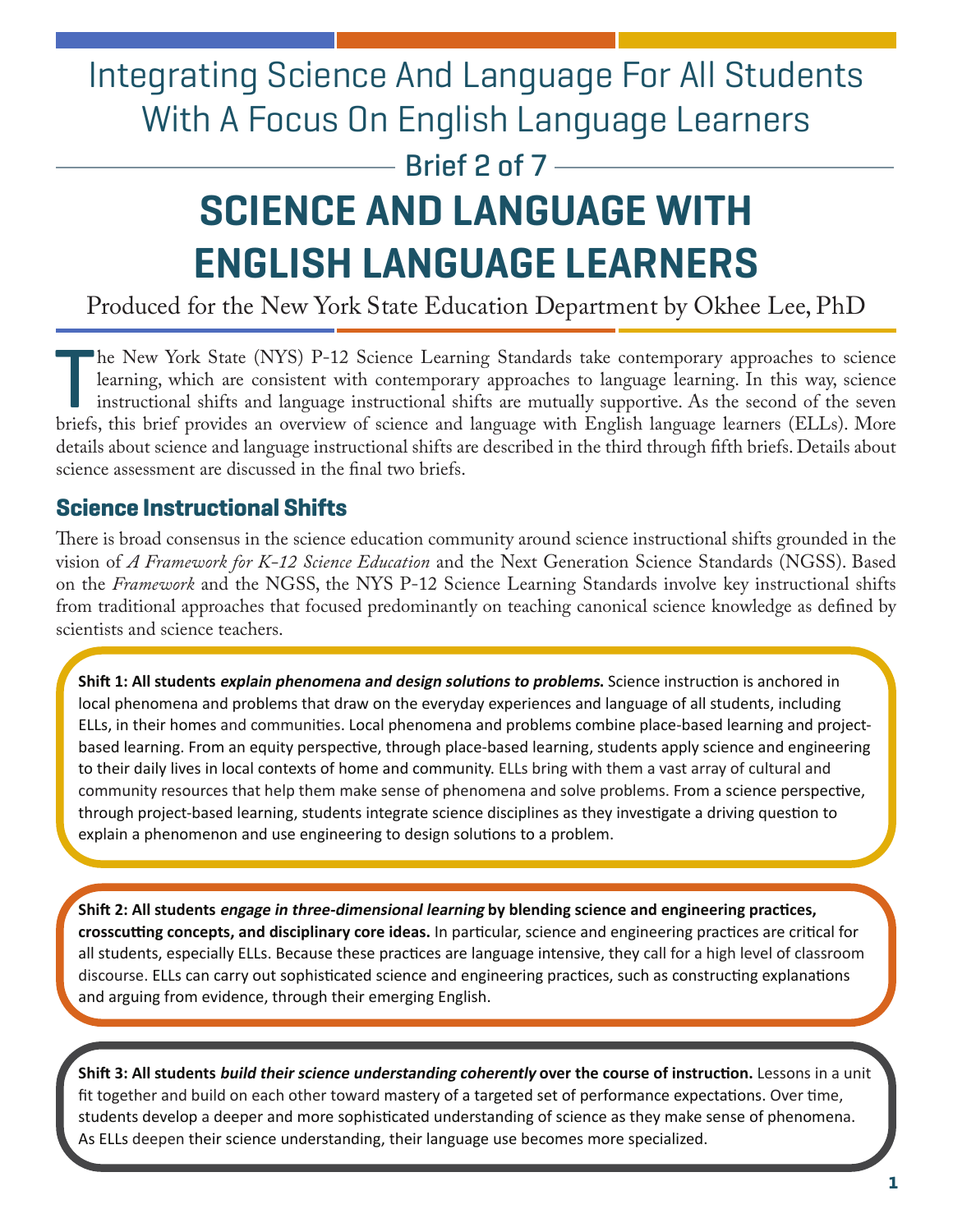#### **Language Instructional Shifts**

As students "do" science, they use language. In particular, science and engineering practices are language-intensive, presenting both language opportunities and demands for ELLs.

**Shift 1: ELLs learn to use multiple modalities strategically.** Modalities refer to the multiple and varied channels through which communication occurs (e.g., talk, text, diagrams). In science and engineering, both linguistic and nonlinguistic (e.g., visual) modalities are used to engage in science and engineering practices. Thus, all students are expected to use multiple modalities in strategic ways. In ELL education, multiple modalities also support ELLs to communicate their ideas. Thus, multiple modalities are essential to engagement in science and engineering practices and particularly beneficial to ELLs.

**Shift 2: ELLs learn to use increasingly specialized registers of talk and text.** Registers refer to the language used in talk and text that is associated with particular contexts of use. Registers can range from everyday to specialized. As ELLs build their science understanding over the course of instruction, their language use becomes increasingly specialized. This specialized register affords the *precision* necessary to communicate disciplinary meaning as students' science ideas become more sophisticated.

**Shift 3: ELLs learn to use multiple modalities and registers to meet the communicative demands of different interactions.** Which modalities and registers are used is determined, in part, by whether interactions are oneto-one (e.g., one student communicating with a partner), one-to-small group (e.g., one student communicating with a small group), one-to-many (e.g., one student communicating with the whole class), or small group-tomany (e.g., small groups communicating with the whole class). The specialized register affords the *explicitness* necessary (e.g., fewer deictic words like "it" and "here") to communicate disciplinary meaning across physical and temporal contexts.

#### **Summary**

 of modalities (e.g., drawings, symbols, written language) to communicate their ideas. As they build their science The NYS P-12 Science Learning Standards take contemporary approaches to science learning and language learning in mutually supportive ways for all students and ELLs in particular. As students make sense of a phenomenon, they engage in three-dimensional learning. Over time, they develop increasingly sophisticated understanding of science (i.e., learning progressions). As students "do" science, they use language. Initially, they draw on a range understanding over time, they become more strategic in using multiple modalities to represent the sophistication of their ideas. Also, students initially use a more everyday register to communicate their ideas. As they build their science understanding over time, they progress toward using a more specialized register to communicate their ideas with precision. As diferent types of interactions demand diferent degrees of explicitness, students move fuidly across modalities and registers to meet varying communicative demands.